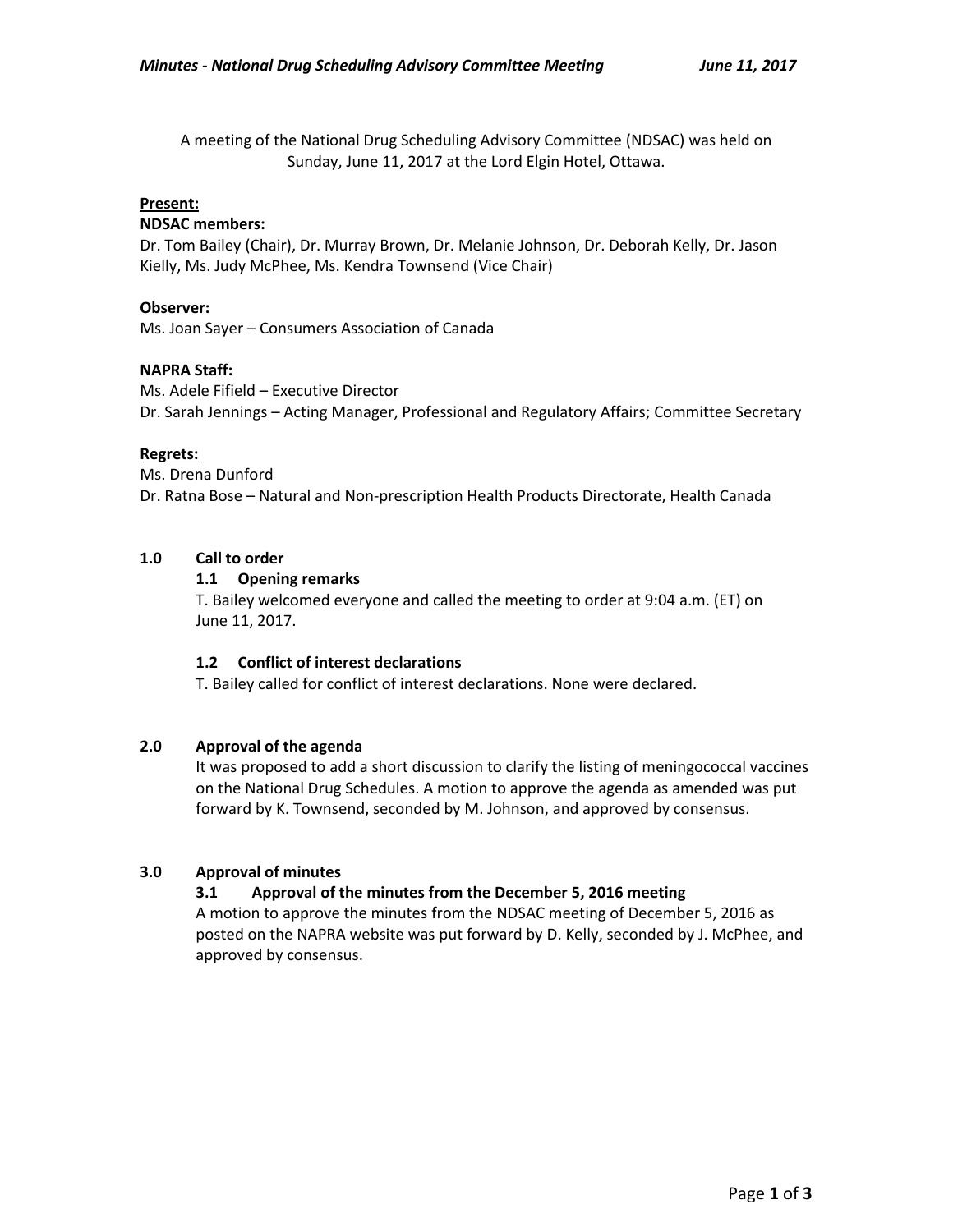### **4.0 New Business**

**4.1 Request for unscheduled status for minoxidil, when sold in preparations for topical use in concentrations of 5% or less, for human use only.**

The committee reviewed and considered the application for drug scheduling. No requests for interested party status and no comments via the alternate method of participation were received for this review.

At 10:15 a.m., T. Bailey welcomed representatives from Johnson & Johnson Inc.: Philloza Suleman, Associate Director, Regulatory Affairs; and Sam Bottner, consultant. The Johnson & Johnson representatives gave a short slide presentation to the committee, which was followed by a question and answer period. The representatives provided samples of their packaged products, which was deemed helpful by committee members.

The committee then discussed the information previously provided to them for review and consideration, as well as the information received during the company presentation and the subsequent question and answer period.

The committee discussed age limits in the Health Canada indications for topical minoxidil products and agreed that it would be prudent to include "for adults" in the listing criteria.

The committee discussed the potential for online sales of topical minoxidil. It was recognized that alopecia may be tied to stigma or self-esteem issues and that many consumers would like to purchase the product online. However, this removes the possibility of consulting with a pharmacist. The committee asked the sponsor for more information regarding their Consumer Care Line.

The committee recognized that some consumers may use topical minoxidil for an inappropriate type of alopecia. The risk of harm associated with this is likely low.

The committee discussed accidental oral ingestion of topical minoxidil. It was noted that the 2% solution is in child-resistant packaging, and that child-resistant packaging is less important for the foam formulations. One committee member consulted with their provincial poison control centre for information about minoxidil and Rogaine® exposures and determined that there had been very few reported exposures over the last five years and none of these cases had led to serious outcomes.

T. Bailey led the group in a review of the applicability of the National Drug Scheduling Factors. It was agreed that the following scheduling factors were applicable to topical minoxidil:

 $\bullet$  #III-3

The committee discussed the overall best fit for this drug. It was agreed that some factors applicable in 2014 are no longer applicable. The drug and its formulations are not new to the Canadian market or to self-care. The sponsor presented all adverse events reported in Canada from 2010 to 2016, as well as a Canadian label comprehension study. Although one of the Schedule III factors still applies, the committee agreed that the best fit for these products is Unscheduled status.